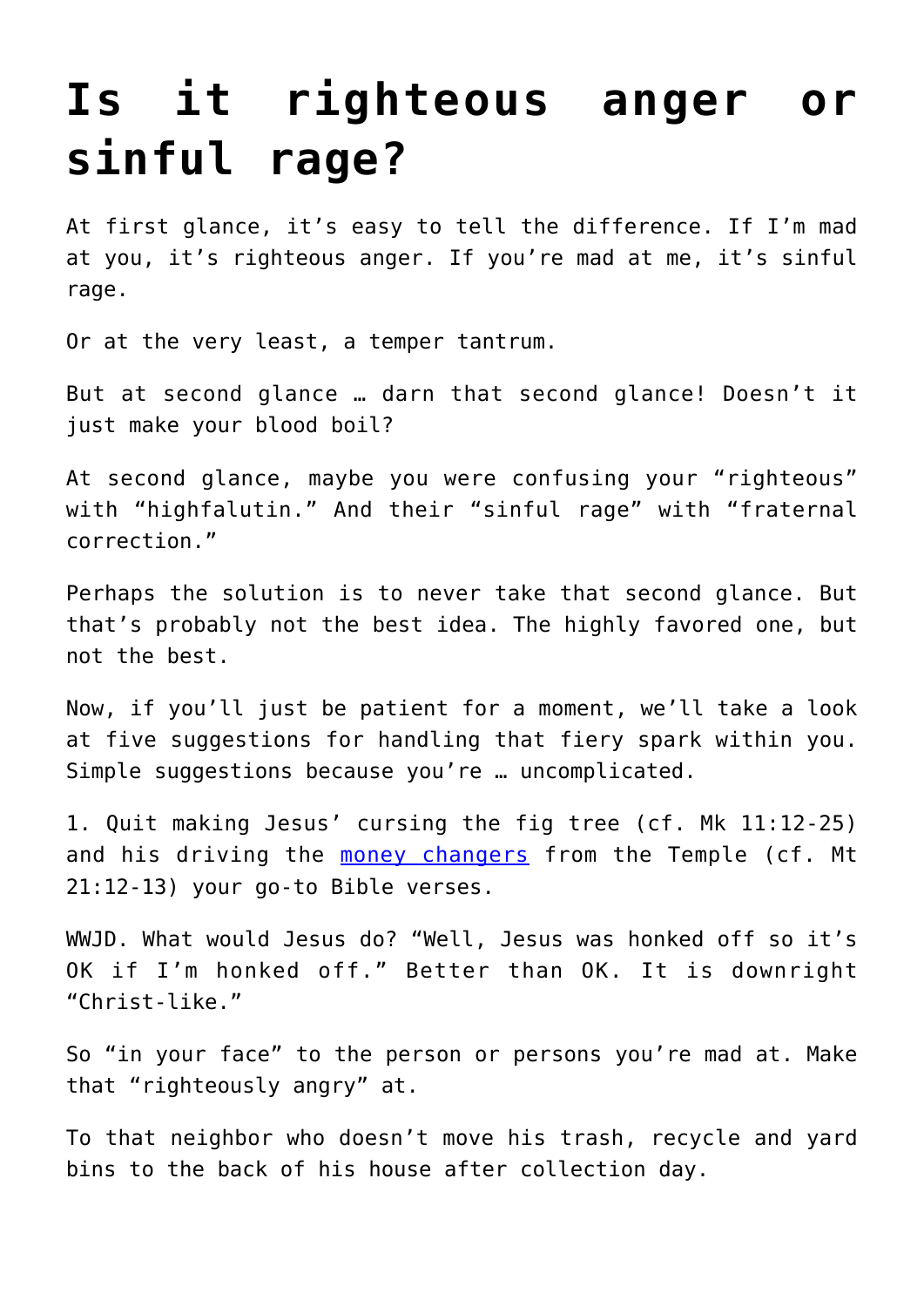To the coffee shop barista who has given you the wrong order three  $-$  three!  $-$  days in a row.

To the volunteer at the parish who said she'd help with cleanup after the …

Those people!

Instead of figs and the Temple, spend some time reflecting on and praying with these Scripture passages:

- Matthew 18:21-22: Peter asking Jesus about [forgiving](https://www.osvnews.com/2018/10/24/the-ferocity-and-tenderness-of-forgiveness-in-marriage/) some repeat-offender yahoo. The answer … darn! … isn't seven but 77. (Infinity.) The evangelist didn't record Peter's response, but it's not hard to imagine a mumbled, "Are you kidding me?"
- Matthew 7:1-5: The speck of sawdust in their eye, the 2-by-4 in yours. Goodness, that Matthew wrote a lot of inconvenient passages.

2. Slow down that emotional prairie fire that can burst within you by counting to 10. Yes, you've heard that advice a million times. Don't get bent out of joint here. But do try it with a new twist based on your Church heritage: Latin. *Unus, duo, tres, quattuor, quinque, sex* … What! Now it's getting interesting.

Or, taking another tack on the Roman Catholic life, say a Hail Mary. In your native language. Say it slowly. The [mother](https://www.osvnews.com/2021/03/26/co-redemptrix-mary-points-us-to-christ-the-one-redeemer/) of the Prince of (inner and outer) Peace is on your side.

She'll help you. She was without sin. Her Son was without sin. So imagine how trying it must have been at times for them. Dealing with people who were … just like we are. People who can be so maddening.

While that Mother and Son never did it, no doubt they know how easy it would be, how tempting, to flare up and pounce on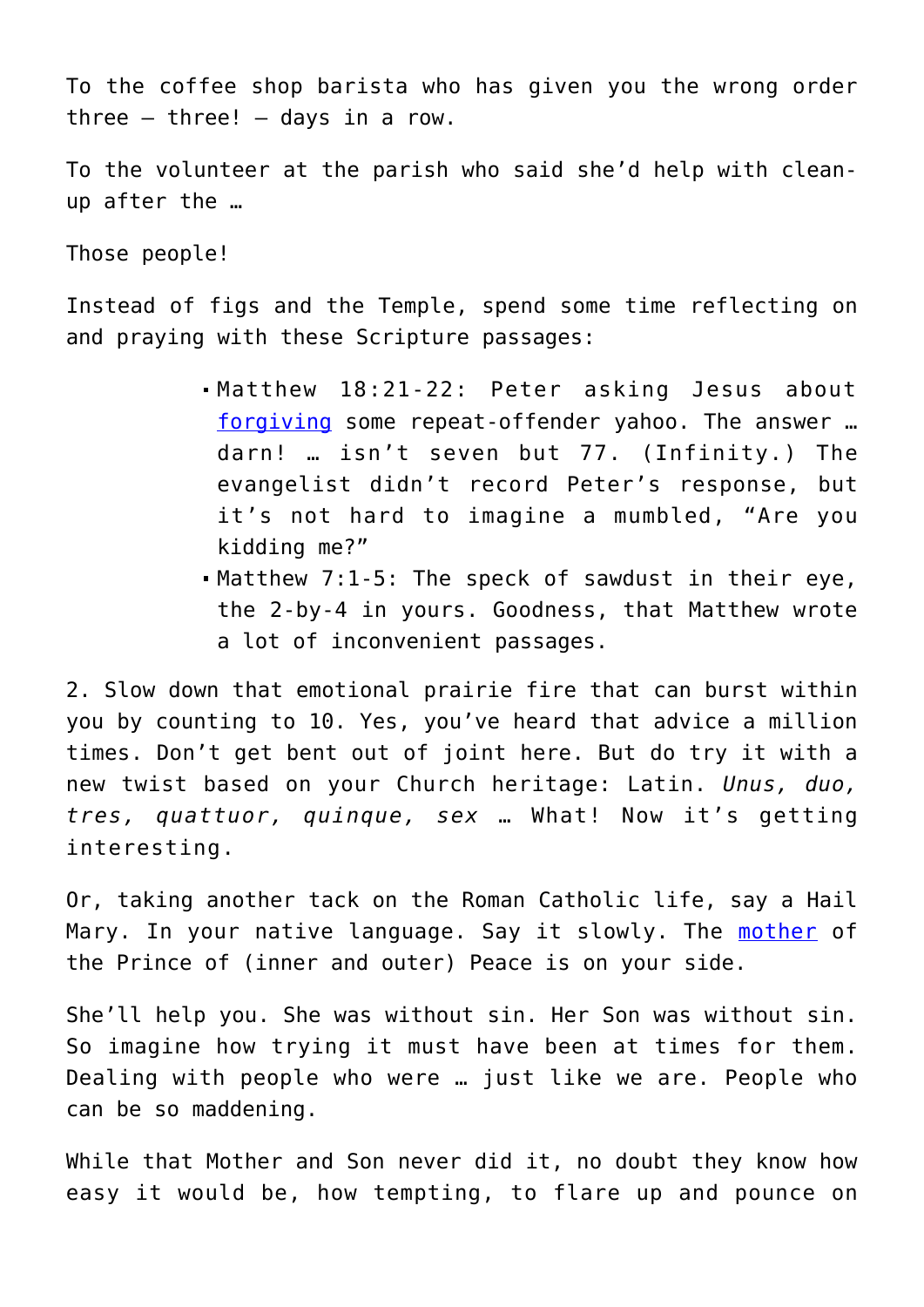someone. Some organization. Some [political party](https://www.osvnews.com/2020/08/20/hate-the-political-position-love-the-person-who-holds-it/) or its members.

But "pouncing" might not be (read: probably is not) the best way, the most productive way, to deal with a person, organization, political party or its members.

It's probably best to begin by being really, really subversive. That is, ask the Holy Spirit to give him, her or them wisdom. (No, not with tongues of fire over their heads.) Ask the Third Person of the Holy Trinity to help them be open to what he's saying to them.

And ask the same for you.

He can multitask.

3. On a more serious note: It's no joke if you or a loved one is dealing with serious anger issues. It can be tough for all of us to tamp down that spurt (or spray) of temper sometimes. But if losing control leads to doing things you regret or hurting others, it may be time to [seek professional help](https://www.osvnews.com/2020/11/09/anxious-about-holiday-gatherings-lessons-from-scripture-can-help/), for the good of others and yourself.

4. Change one word. Instead of "righteous anger," think of it as "righteous passion." That can eliminate the anger angle. Not that you aren't angry, and rightly so, but it isn't the first arrow you pull out of your quiver.

Here's the hard stuff: Choose to want to help more than hurt. To educate, not humiliate.

No, that doesn't mean you're giving up and giving in. It means you're doing what you can in a way that's consistent with Christ's solid teaching to …

Sorry, but it has to be said: Love your enemies and pray for those who persecute you (cf. Mt 5:44). Oh, come on, Matt! Give us a break.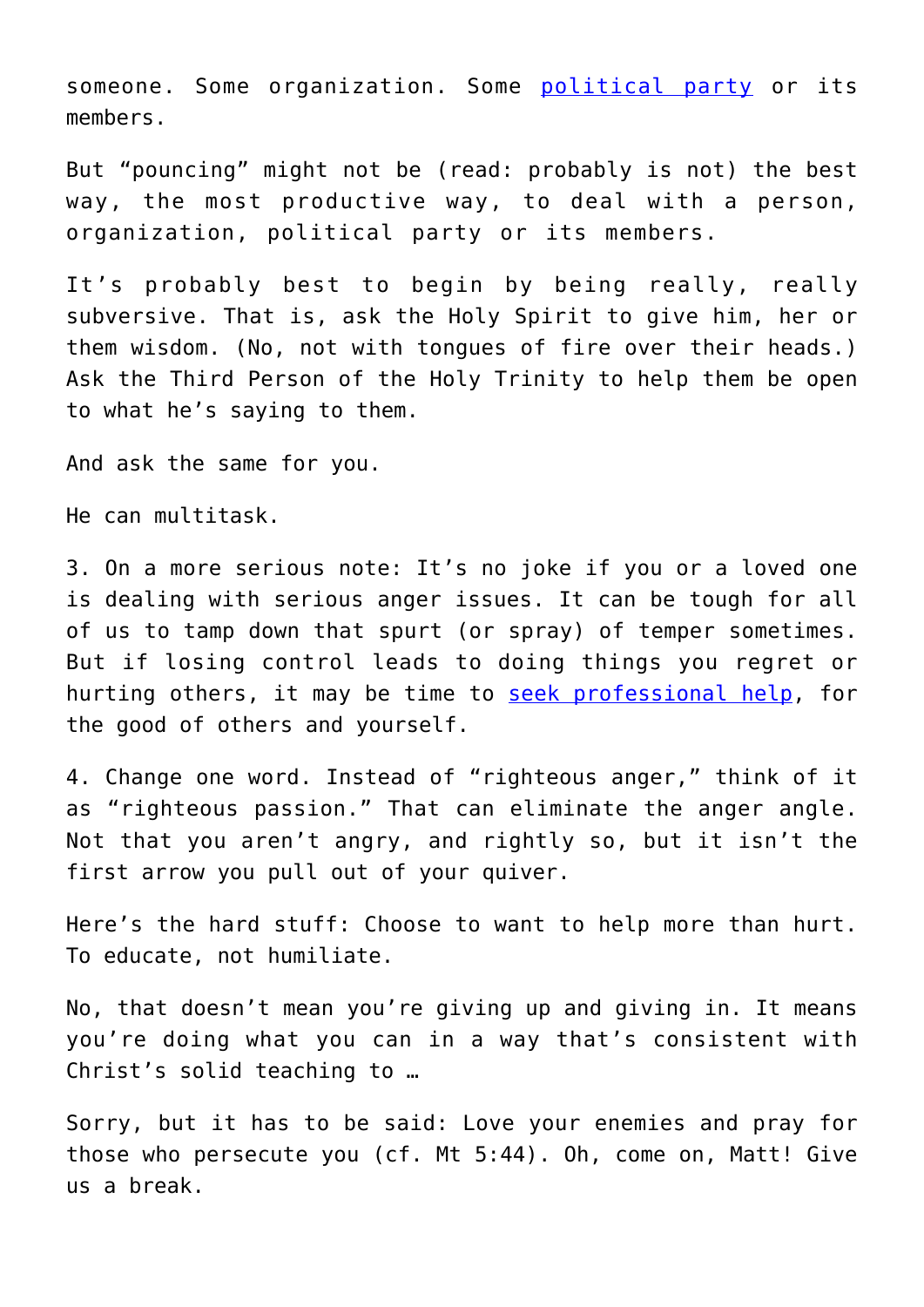Love, like calling on the help of the Holy Spirt, is also pretty subversive.

He, she or they may hold all the cards. Or so it seems. They have public sentiment on their side. They have funds, legal sharks, cold-hearted …

[Keep praying for them.](https://www.osvnews.com/2021/05/28/lessons-on-prayer-from-pope-francis/) Become a loving, anonymous insurrectionist. Not telling God what to do. Asking him to help them do what he's asking them to do.

That, coupled with what you can do openly to effect change.

5. It's not all your fault. *O Tempora. O Mores*.

No, that's not from Scripture. It's credited to the Roman statesmen and writer Cicero. "Oh, the times. Oh, the customs." As true in the 21st century as it was in the first century before Christ.

Never mind B.C., we now live in A.I. "After the Internet."

In so many ways, it's been a blessing. But then, too, in a heck of a lot of ways, it's really thrown a monkey wrench into how society functions. How people interact. How apparent knuckleheads and fame-seekers blast the world with their, well, less-than-pleasant and far-from-helpful, opinions, advice and actions to all who will read, listen or watch.

Aha! Two clues:

- Stay informed but don't battle trolls. "Do not answer fools according to their folly, lest you too become like them" (Prov 26:4). Updated, one translation could be: "Don't get sucked into online CAPITAL LETTER shouting matches."
- Swipe, click and power down, and they're gone.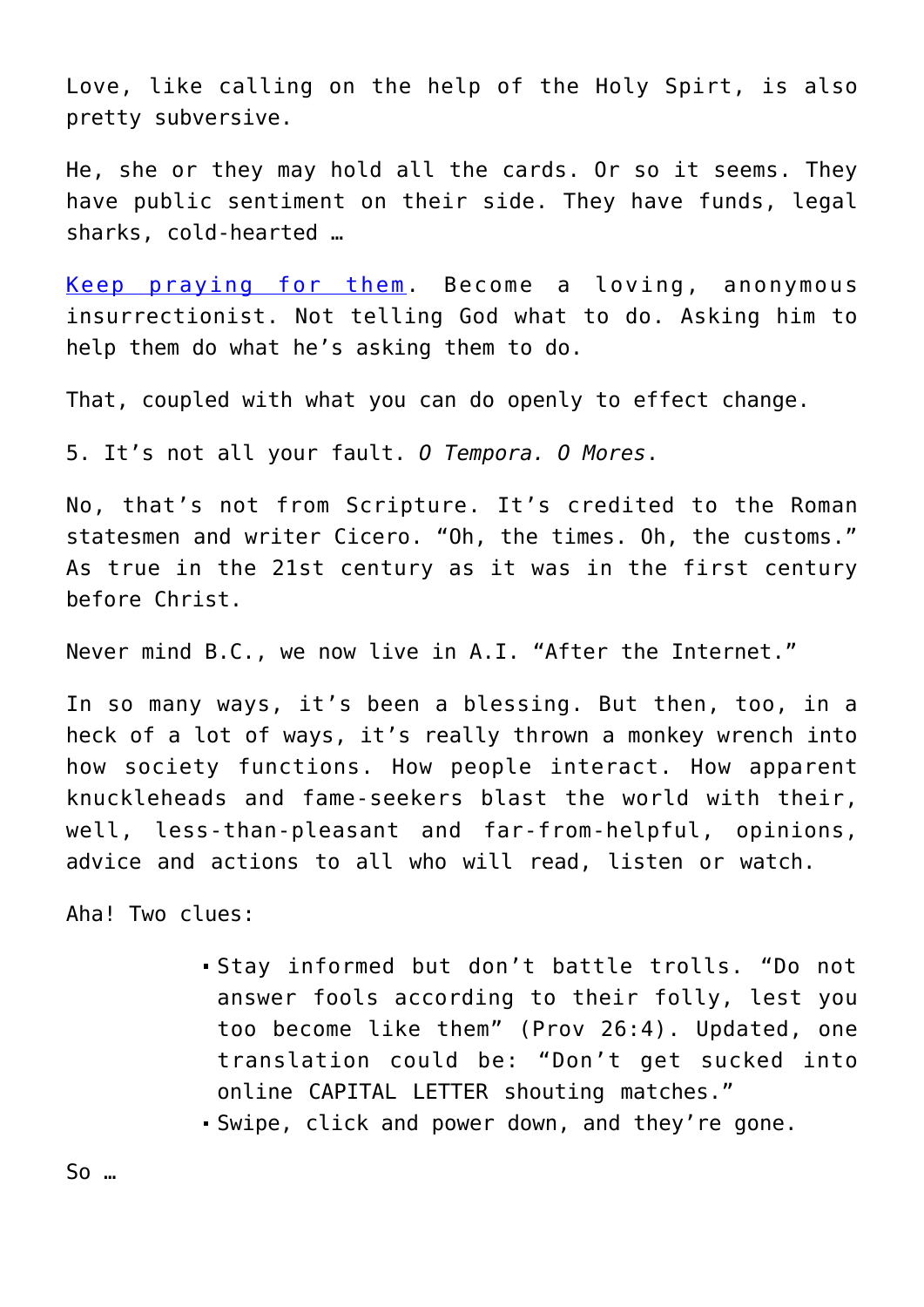Gently, patiently strive for inner peace and calm, and remember: In the end, truth wins. In the end, love wins.

Between now and the end? Try muttering a lovely Yiddish expression of dismay, frustration or grief: "*Oy vey!*"

*Bill Dodds writes from Washington.*

**Saintly advice on anger: 'Cool it!'**